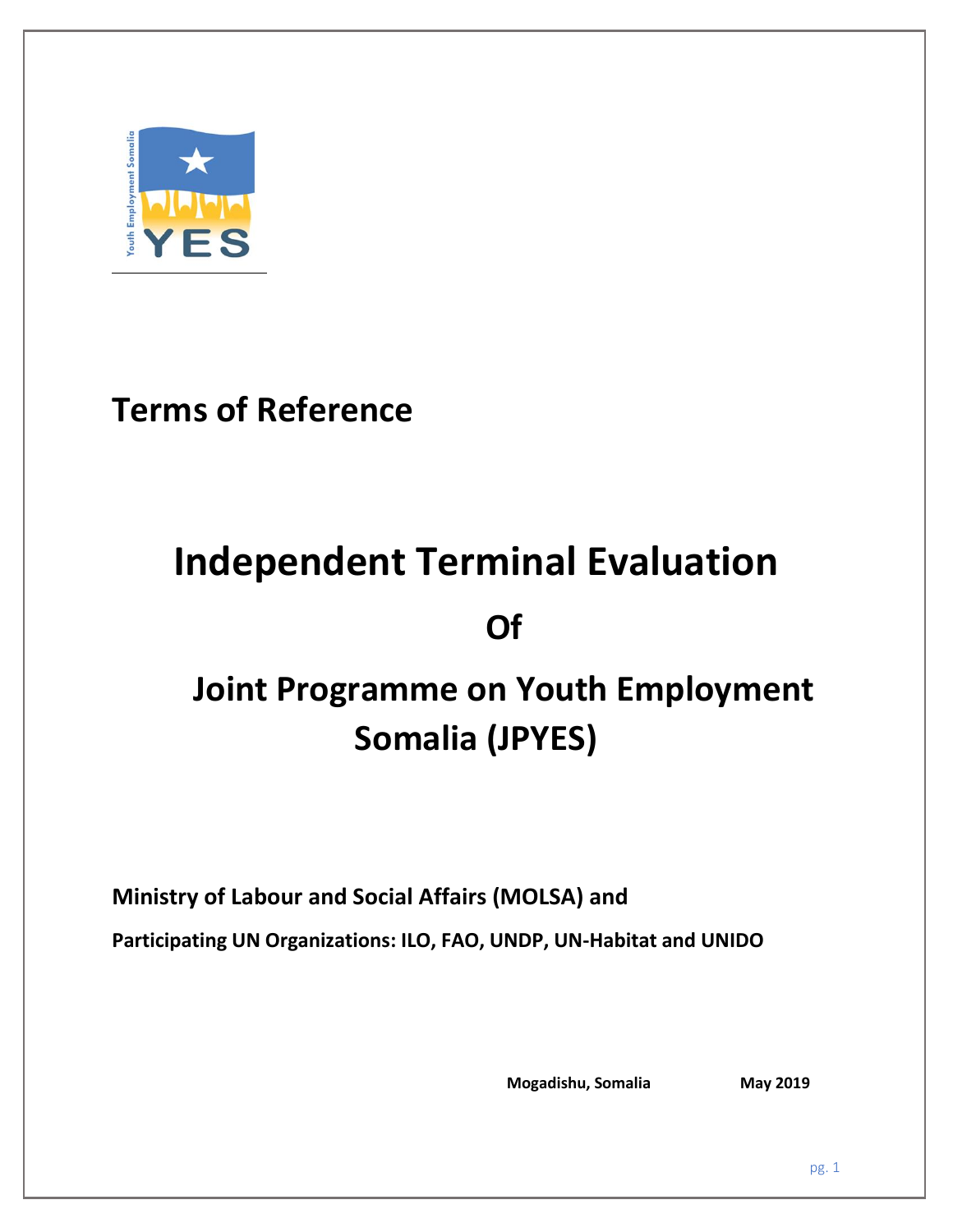# **ACRONYMS**

| <b>BDS</b>       | <b>Business Development Services</b>              |
|------------------|---------------------------------------------------|
| C <sub>4</sub> W | Cash for Work                                     |
| Eol              | <b>Expression of Interest</b>                     |
| <b>ESC</b>       | <b>Evaluation Steering Committee</b>              |
| <b>FGS</b>       | <b>Federal Government of Somalia</b>              |
| <b>FMS</b>       | <b>Federal Member States</b>                      |
| IA               | Implementing Agencies (service delivery)          |
| <b>JPYES</b>     | Joint Programme on Youth Employment Somalia       |
| MoLSA            | Ministry of Labour and Social Affairs             |
| <b>MPTF</b>      | <b>Multi Partner Trust Fund</b>                   |
| <b>MTE</b>       | Mid Term Evaluation                               |
| M&E              | Monitoring and Evaluation                         |
| <b>NCE</b>       | No Cost Extension                                 |
| <b>NES</b>       | <b>National Employment Strategy</b>               |
| <b>NEP</b>       | <b>National Employment Policy</b>                 |
| <b>NGO</b>       | Non-Governmental Organisation                     |
| <b>PSC</b>       | Programme (JPYES) Steering Committee              |
| <b>PSG</b>       | Peace and State-Building Goals                    |
| <b>PUNO</b>      | <b>Participating United Nations Organisations</b> |
| <b>ToR</b>       | <b>Terms of Reference</b>                         |
| <b>ToT</b>       | <b>Training of Trainers</b>                       |
| <b>UNEG</b>      | <b>United Nations Evaluation Group</b>            |
| VC               | Value Chain                                       |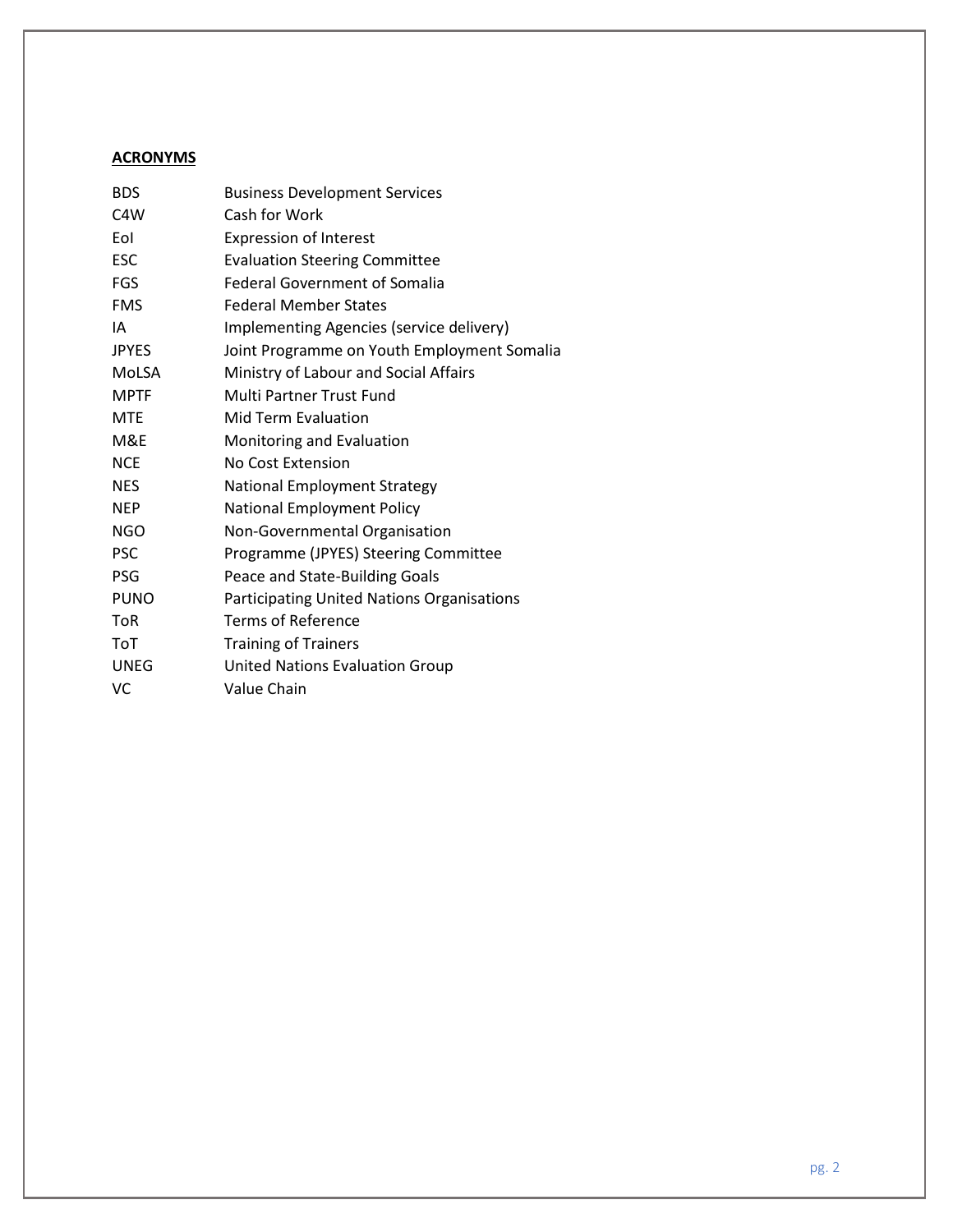#### **BACKGROUND AND CONTEXT**

| <b>PROGRAMME TITLE</b>    | Federal Government of Somalia-United Nations Joint Programme on<br>Youth Employment Somalia (JPYES) |  |  |  |  |
|---------------------------|-----------------------------------------------------------------------------------------------------|--|--|--|--|
|                           |                                                                                                     |  |  |  |  |
| <b>DONORS</b>             | Denmark, Italy, Sweden and Switzerland                                                              |  |  |  |  |
| <b>PUNO</b>               | FAO, ILO, UNDP, UNHABITAT AND UNIDO                                                                 |  |  |  |  |
| <b>LEAD MINISTRY</b>      | Ministry of Labour and Social Affairs (MoLSA)                                                       |  |  |  |  |
| <b>GEOGRAPHIC AREAS</b>   | Mogadishu, Kismayo, Bosaso, Berbera, Baidoa, and Beletweyne                                         |  |  |  |  |
| <b>PROGRAMME DURATION</b> | September 2015 to December 2019 (51 months)                                                         |  |  |  |  |
| <b>OVERALL BUDGET</b>     | \$54,000,000                                                                                        |  |  |  |  |
| <b>ACTUAL BUDGET</b>      | \$34,713,811                                                                                        |  |  |  |  |

The Joint FGS-UN Programme aims at capitalising on security, governance and reconciliation achievements by expanding employment opportunities for young men and women in Somalia. As highlighted in the Economic Recovery Plan for Somalia, youth unemployment is one of the greatest obstacles to the country's economic recovery. Somalia is a young nation with population estimates of over 70% Youth, who are receiving substandard commercialised education and nominal access to participate in the labour market. The plan of the government for this Joint Programme is to provide youth with employment opportunities to avoid the latter joining militia groups or risking their lives in the oceans while attempting dangerous migration. This was supposed to be achieved through vocational training, enterprise development as well as creation and rehabilitation of infrastructure through labour intensive employment method. The programme recognizes the centrality of youth in fostering stability in the country and outlines specific interventions that can be taken to begin to generate decent work opportunities for young people that will serve as positive alternatives to participation in violence and conflict. The programme generally contributes to the revitalization of the local economy. The employment generating interventions from this programme also aim at augmenting the credibility of the FGS and build trust and confidence in local governance and security sector institutions while providing immediate peace dividends to vulnerable sub-sections of the population.

The overall outcome of JPYES that supports PSG 4: Economic Foundations, is *Somali economy revitalized and expanded with a focus on livelihood enhancement, employment generation, and broad-based inclusive growth*, with the following 3 Sub-Outcomes:

**Sub-Outcome 1:** Improved long-term potential for growth, productivity and inclusive employment through six Value-Chain in various sectors, including agriculture, fisheries and livestock, leading to 5,000 sustainable jobs;

**Sub-Outcome 2**: Enhanced the longer-term employability of 20,000 youth (13,000 urban and 7,000 rural) through basic literacy, numeracy and life-skills and vocational and business training in sectors with high growth and employment potential; and

**Sub-Outcome 3:** Productive infrastructure rehabilitated through labour-intensive method creating short term jobs for 30,000 youth (16,000 rural and 14,000 urban)

The plan assumes that improving the conditions for youth –e.g. access to employment and to basic services– will significantly contribute to establishing peace and maintaining stability. More specifically,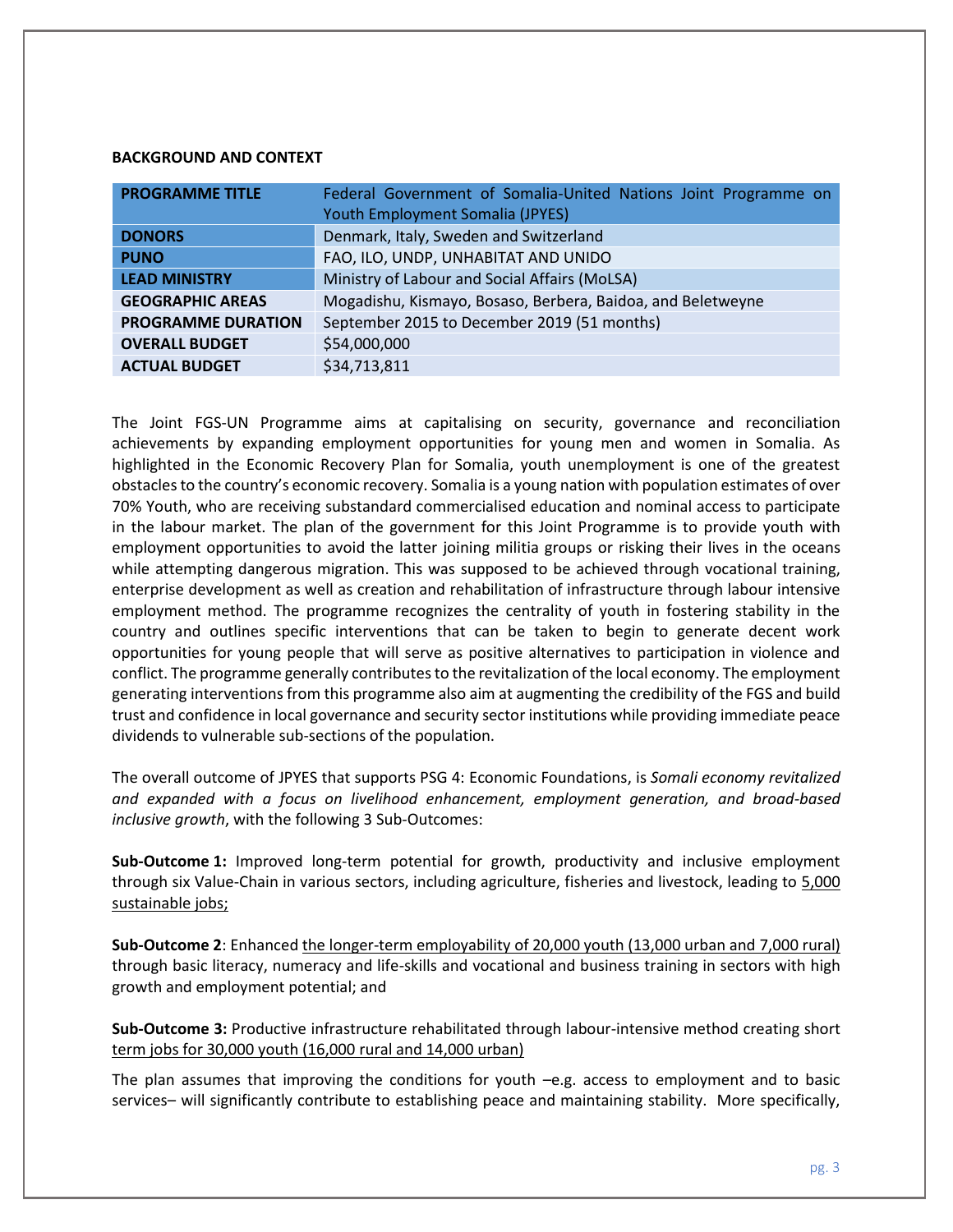the proposed programme was designed to contribute to several targets, as mentioned in the JPYES project document:

- PSG 4, Priority 1: "*Enhance the productivity of high priority sectors and related value chains, including through the rehabilitation and expansion of critical infrastructure for transport, market access, trade, and energy*;"
- PSG 4, Priority 2: "*Expand opportunities for youth employment through job creation and skills development*;"
- Millennium Development Goals (MDGs), Goal 1: "*Eradicate extreme poverty and hunger*," in particular Target 1b, "*Achieve full and productive employment and decent work for all, including women and youth*."

| <b>CHRONOLOGY</b> | <b>MILESTONE</b>                                                                             |
|-------------------|----------------------------------------------------------------------------------------------|
| <b>JUNE 2015</b>  | JPYES - 3 years programme signed by MoLSA and Four UN Agencies (FAO, HABITAT,                |
|                   | ILO and UNDP)                                                                                |
| <b>SEPT 2015</b>  | Actual start date of JPYES - Funds transferred to Agencies                                   |
| <b>APRIL 2017</b> | UNIDO joined JPYES as part of the Daldhis Programme (Peace Building Fund)                    |
| <b>NOV 2017</b>   | <b>Commissioning of Mid Term Evaluation</b>                                                  |
| <b>APRIL 2018</b> | Mid Term Evaluation report                                                                   |
| <b>APRIL 2018</b> | Management response to the recommendations of the Mid Term Evaluation                        |
| <b>JUNE 2018</b>  | 6 months NCE (No Cost Extension) approved - JPYES terminates on 31 <sup>st</sup> of Dec 2018 |
| <b>DEC 2018</b>   | 6 months NCE approved $-$ JPYES terminates on 30 <sup>th</sup> of June 2019                  |
| <b>MAY 2019</b>   | 6 months NCE approved $-$ JPYES terminates on 31 <sup>st</sup> December 2019                 |

The planned activities of JPYES are being implemented in Mogadishu, Kismayo, Bosaso, Berbera, Baidoa, and Beletweyne by 5 Participating United Nations Organizations (PUNOs), these are: FAO, ILO, UNDP, UN-Habitat and UNIDO, through directly by PUNOs or Federal and local government authorities, local NGOs and private sectors. The PUNOs have been implementing their respective activities in close collaboration with the relevant line ministries, local authorities, civil societies and private sector at federal, regional and local levels; whereas the Ministry of Labour and Social Affairs (MOLSA) provides overall coordination and oversight to JPYES.

# **Major Achievements against main areas of intervention:**

To date, the JPYES has the following major achievements:

**Sub-Outcome 1:** Improved long-term potential for growth, productivity and inclusive employment through six Value-Chain in various sectors, including agriculture, fisheries and livestock

Output 1.1: Capacities of public private and academic institutions built to undertake value chain analysis and key interventions identified

Output 1.2: Key interventions implemented to improve their long-term potential for growth, productivity and employment

Achievements:

• Out of 5 value chain development analysis completed in key sectors, the fishery, renewable energy and construction value chains have been approved to be implemented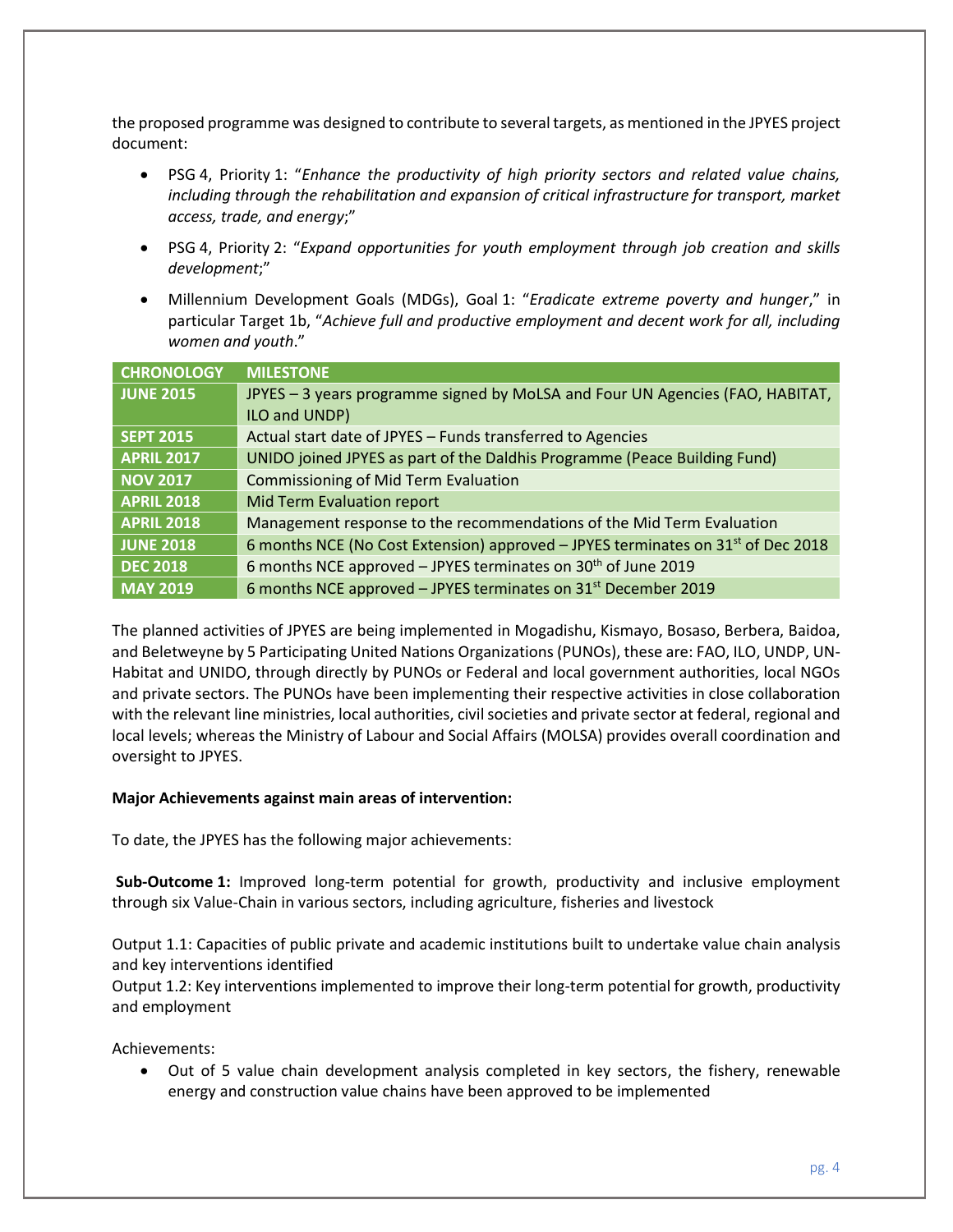- 150 young people (100) improved their skills in fishery sector and entrepreneurship and were applying their skills in their fishery businesses in Bossaso, Kismayo and Berbera
- Out of ten constructed fish processing facilities, three were functional and used by the trained youth in Bossaso
- By providing access to revolving funds and business development service, the selected youth (120) have set up their fishery enterprises in Bossaso, Kismayo and Berbera
- Standard Operating Procedures (SOP)/guidelines on sea food safety, under the HACCP, were developed and around 150 beneficiaries were trained
- National Employment Policy for Somalia has been developed and waiting to be ratified by parliament. The programme also commissioned the first Labour Force Survey in Somalia that will be implemented in partnership with the government

**Sub-Outcome 2**: Enhanced the longer-term employability of 20,000 youth (13,000 urban and 7,000 rural) through basic literacy, numeracy and life-skills and vocational and business training in sectors with high growth and employment potential

Output 2.1: Curricula developed for occupations identified by value chain analysis and prioritized by Federal Government and Regional States

Output 2.2: Programmes of vocational, business and life skills training provided

Output 2.3: Capacity of ministries and institutions for the collections, analysis and storage of labour market data and youth employment programming developed

Output 2.4: One stop youth centre developed in Mogadishu and 2 satellite centres in other urban areas

Achievements:

- Over 9,376 young people (over 30% women) trained in different vocational and entrepreneurship skills, literacy and numeracy, after developing 7 related curricula
- 23 officials (2 women) were trained in labour market analysis
- 27 civil servants from government (ministries and local authorities) improved their skills by receiving training in M&E, reporting, coordination and oversight roles
- One Stop Youth Centre in Mogadishu completed

**Sub-Outcome 3:** Productive infrastructure rehabilitated through labour intensive method - creating short-term jobs for 30,000 youth (16,000 rural and 14,000 urban)

Output 3.1: Rural productive infrastructure projects implemented Output 3.2 Urban infrastructure projects implemented

Achievements:

- A total of 19,293 short-term job opportunities (11,763 in urban and 7,530 in rural areas) created for the young people and 77 public infrastructures were rehabilitated
- In February 2018, a Mid-Term Evaluation of JPYES completed and an evaluation report developed with management responses for implementation
- Over USD 2.9m has been injected into the local economy mainly as cash transfers to beneficiaries

Based on the decision of the JPYES Project Steering Committee (PSC) meetings, held in October 2018 and then subsequently another meeting on May 2019, it was agreed that a Terminal Evaluation of JPYES would be commissioned during the implementation period. It was agreed that the recommendations of the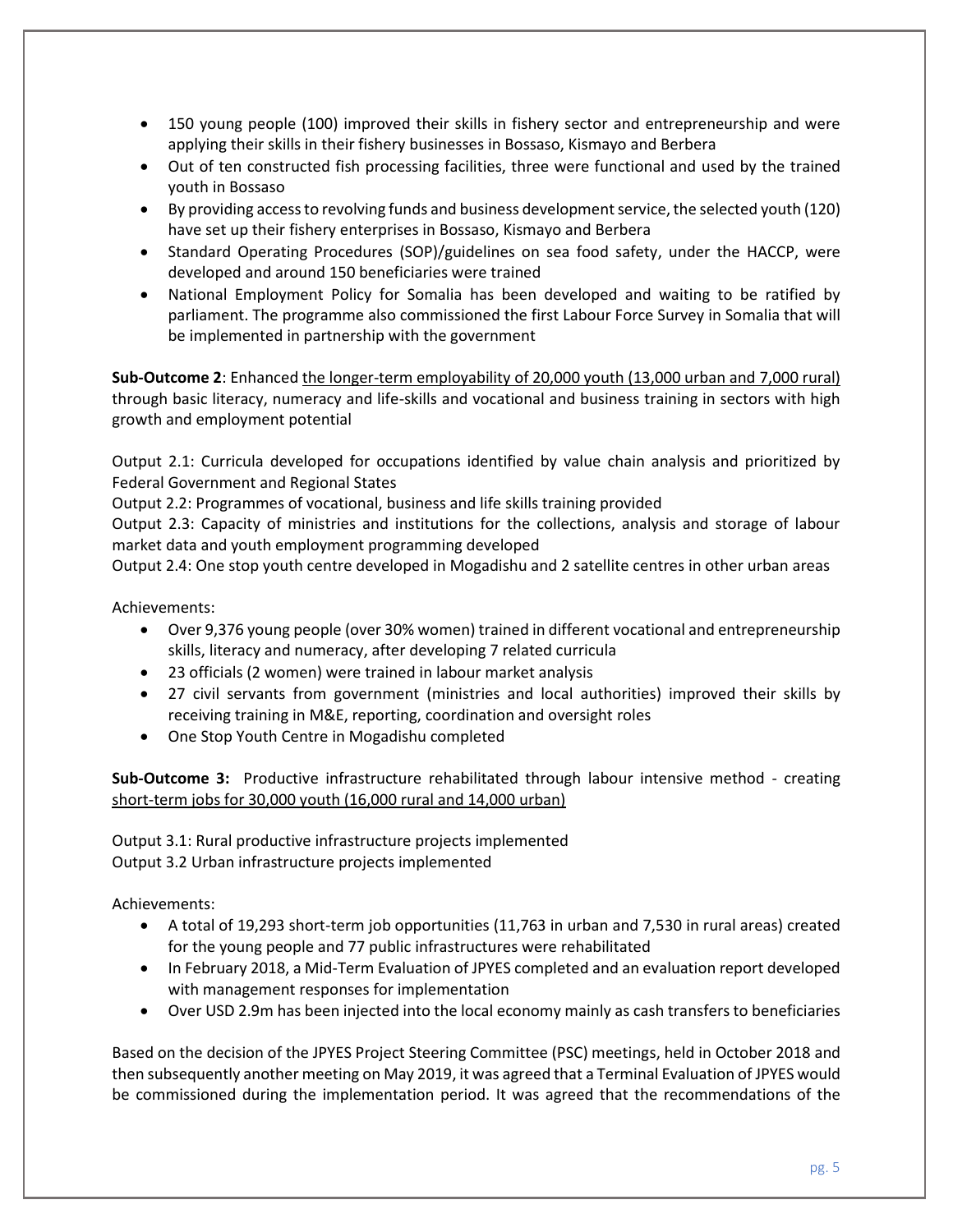evaluation would inform to the extent of contribution to the Outcomes of the UN Strategic Plan and the Goal of the National Development Plan as well as inform the design of the  $2^{nd}$  generation intervention of JPYES and learning for improving decision-making and planning.

# **PURPOSE**

The overall purpose is to assess the extent of the results at outcome and impact levels of programme interventions for which the project had a direct contribution attributed to the target audience (beneficiaries, institutions, communities) across all programme locations.

In relation to the Mid-Term evaluation that was conducted during November 2017-February 2018, the terminal project evaluation is supposed to examine JPYES activities that are producing the outputs and related outcome that have an impact on the ground by identifying:

- a) The extent to which the programme has achieved its main objectives
- b) The long-term effect or impact of the programme on beneficiary institutions and individuals (change in lives)
- c) Direct and indirect effects of programme deliverables

The programme has been running for over three years and is currently on its last segment prior to closure. An impact oriented terminal report will highlight the Joint Programme's key achievements and challenges in addressing the employability potential of beneficiaries. How well has the programme performed in supporting young men and women to enter/get-closer to the labour market or gain sustainable employment. Most importantly, how are the beneficiaries (both women and men) changing their lives as a result of JPYES interventions. This report will also inform the design of the next phase of the programme. For the purpose of this assignment, impact will be understood as the wider effects (social, economic, technical, environmental) of the programme on individuals, institutions and communities. The impact can be direct or indirect, intended or unintended, positive or negative, macro (within a sector or value chain) or micro (individual/household).

In the context of developing the  $2<sup>nd</sup>$  generation of YES Programme and other similar interventions, the evaluation will provide adequate feedback, good practices, and lessons learns that could be considered for learning and improving the decision-making in programme/project planning and overall management.

Findings will be shared with FGG-MoLSA and its line ministries at regional level level, Donor agencies from Denmark, Italy, Sweden and Switzerland, FAO, ILO, UNDP, UNHABITAT, UNIDO and other relevant stakeholders.

# **OBJECTIVES**

The overall objective of the terminal evaluation is to assess the "how" and "why" JPYES objectives are being achieved fully or partially or not accomplished. That is to measure the extent of contribution of outputs to the outcome and impact on the lives of the Somali people, especially, young women and men. It will also help to clarify the underlying factors that explain the achievement or lack thereof of outcome and impacts, highlighting intended and unintended consequences (both positive and negative) of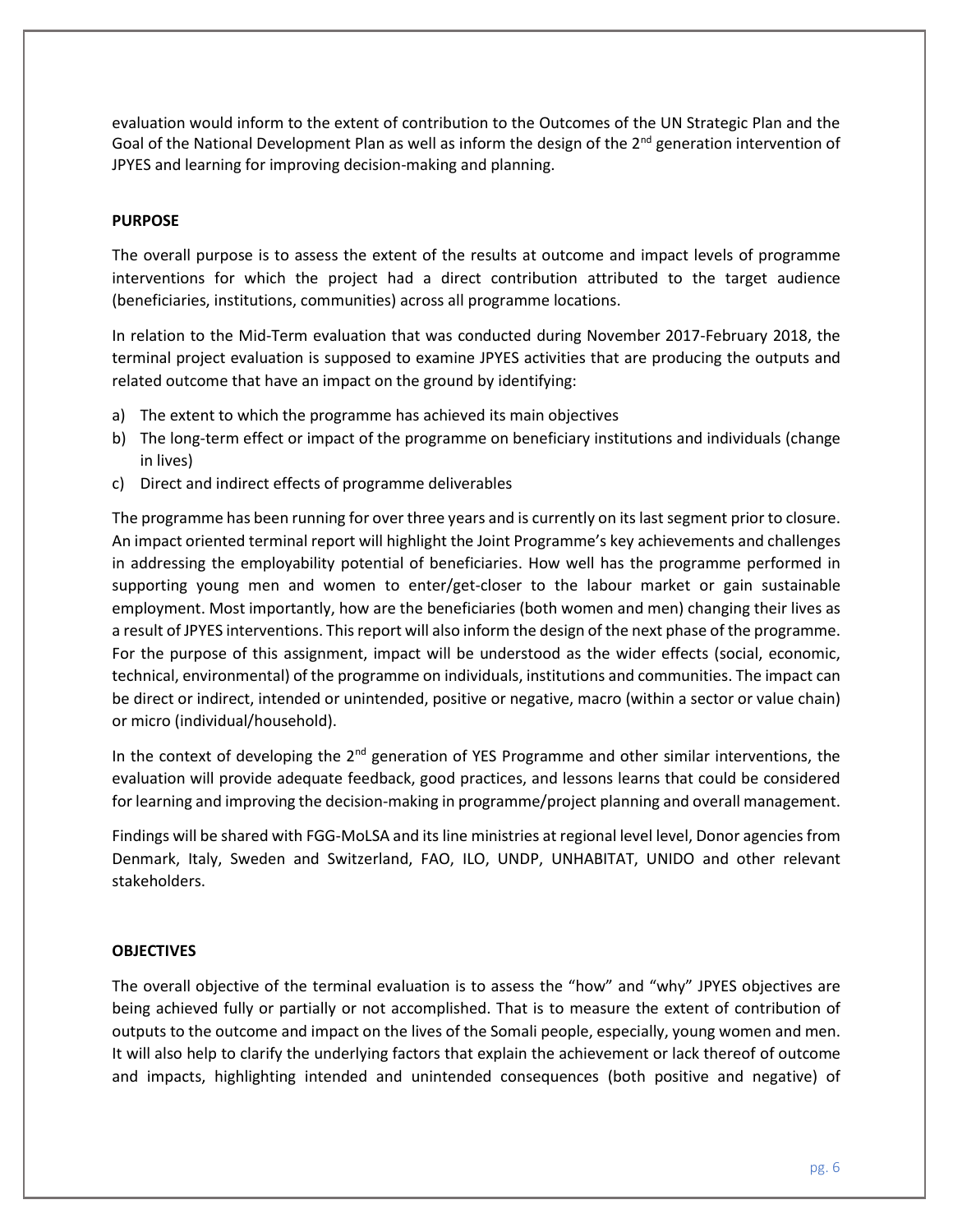interventions. This terminal evaluation should set out clear recommendations to improve performance in future programming cycle and generate lessons learned.

The specific objectives of the terminal evaluation are to assess:

- 1. Extent of intended and unintended changes in development (condition/outcome) between the completion of outputs and achievement of impacts
- 2. Extent of intended and unintended changes in the lives of people (impacts) both women and men separately that are result of the changes in development condition/outcome
- 3. Learned lessons from the good practices and failures of the interventions
- 4. Improving decision-making in policy and programming as well as organizational accountability

# **SCOPE**

- 1. Conduct an overall assessment of the JPYES activities undertaken, and the achievements made for the duration of the programme – using random sampling method [Sept-2015 to current date]
- 2. Quantify the category and number of beneficiaries in each location and examine the quality of support provided in addressing long term unemployment/underemployment
- 3. Assess the extent to which the programme has achieved its main objectives and specifically the level of support experienced by beneficiaries
- 4. Review the degree of change by institutions and individuals who benefited from the programme implementation and assess if this was indeed best approach and value for money
- 5. Assess the sustainability of the interventions, having taken into consideration of economic, sociocultural, environmental and capacities of the individual and institution aspects.
- 6. While analyzing the data and relevant information, in all the above areas, the cross-cutting issues, such as gender, capacity development and conflict-sensitivity are to be considered

The terminal evaluation should review the programme achievements against objectives as set out in the programme document and subsequent variations and make an overall performance assessment.

The evaluation will examine the JPYES programme from inception to date and take an independent stock of how programmed interventions have attained their objectives.

The evaluation will essentially focus on the geographical locations of JPYES implemented projects across Somalia, such as Mogadishu, Baidoa, Kismayo, Bossaso, Berbera and Beletweyne. The results from this study will inform decision makers in the government, donors and Implementing Agencies as well as extend an opportunity for understanding the performance of the programme delivery mechanism and identify specific areas for improvement.

This evaluation will use a systematic process to examine the influence or the effect the programme had at grassroot level or the point of delivery. It is envisaged that the evaluator will formulate the success criteria in the spirit of programme deliverables [reference to the 3 sub-outcomes] and complete a holistic evaluation within 12 weeks. Random samplings will be collected for data and information analysis and triangulation method will be used for data verification. The scope of the terminal evaluation will take into consideration the following: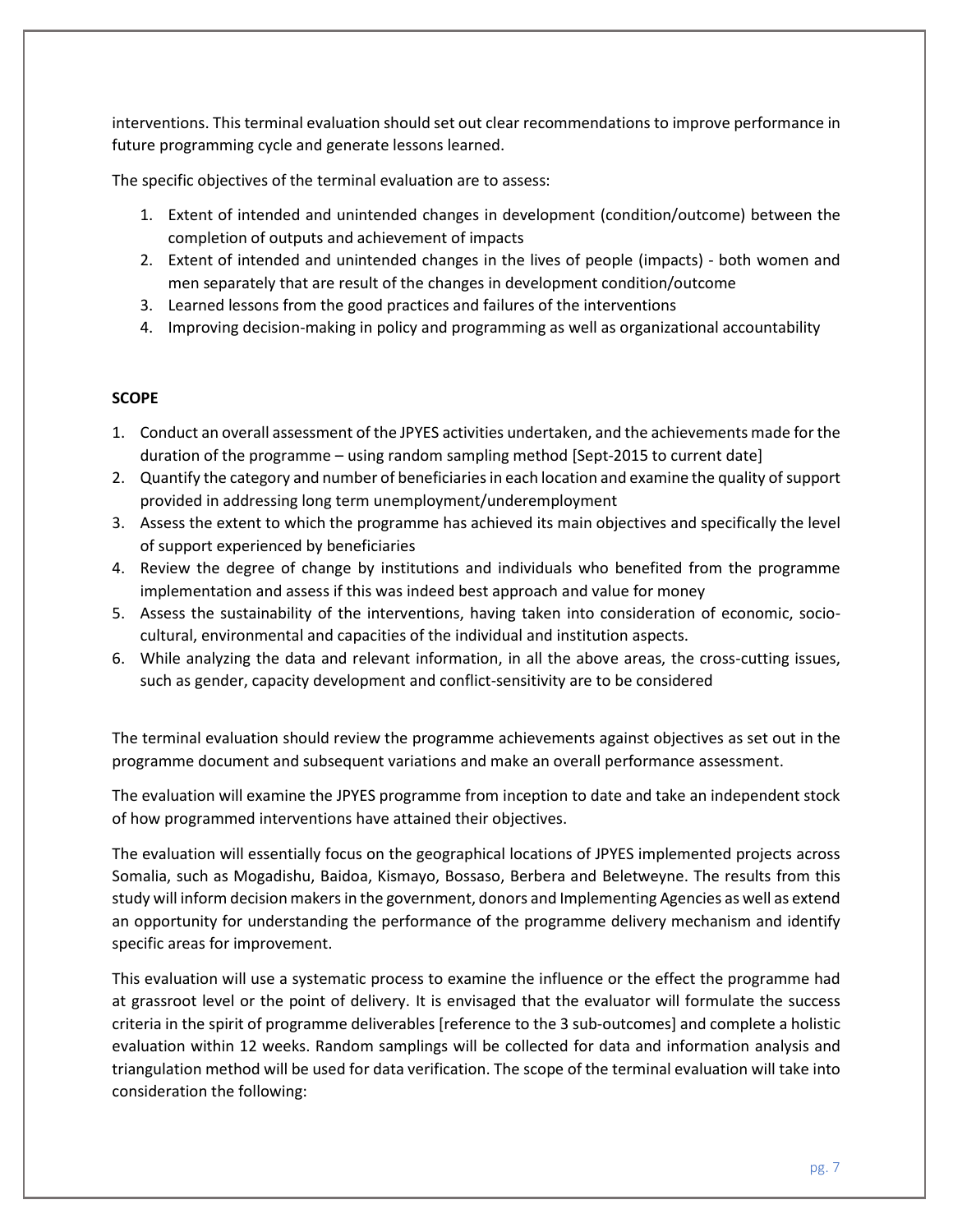- The quantity and quality of long-term/sustainable jobs that was created as a result of the interventions inclusive of self-employment opportunities created
- The extent to which the lives of the women and men have changed due to creation of job opportunities – sustainable/short-term jobs – intended/unintended, negative/positive, direct/indirect
- Impact of the social policy interventions of the programme, such as the creation of safe-space/youthcentres and unconditional money transfers to vulnerable individuals
- Overall assessment of short-term job creation and comparative analysis of different activities related to the labor-intensive/Cash for Work initiatives
- The intended and unintended outcome and impact of technical or vocational and entrepreneurial trainings
- Any benefits or drawbacks associated with urban or rural infrastructure constructed or rehabilitated by the programme
- Documentation of the lessons to be learnt from the initiatives that worked well and not worked well

# **Gender Mainstreaming in Evaluation:**

In each stage of the evaluation, especially in data collection and analysis, gender equality will be taken into consideration. Sex disaggregated data will be collected for the analysis. During the data collection and analysis, different needs and aspirations of women, girls, boys and men are to be considered. Evaluation needs to explicitly explain on how the intervention has addressed the men's and women's needs differently.

# **METHODOLOGY**

The following methods, but not necessarily limited to, will be considered during the evaluation.

# **Desk Review:**

During this stage, key documents, listed below, will be reviewed:

- JPYES Programme document
- Annual Work Plans (AWP)
- Annual Progress and Back to Office Reports
- Success stories, case studies, good practices and lessons learnt
- Beneficiary profiles
- Mid-term Evaluation Report
- Partners' contact list
- National Employment Strategy/Policy
- National Development Plan
- UN Strategic Plan

The Team will be given access and review project documents: data, reports, agreements, evaluations, policies, strategies, promotional material, case studies, curriculums, ToTs, training documents, beneficiary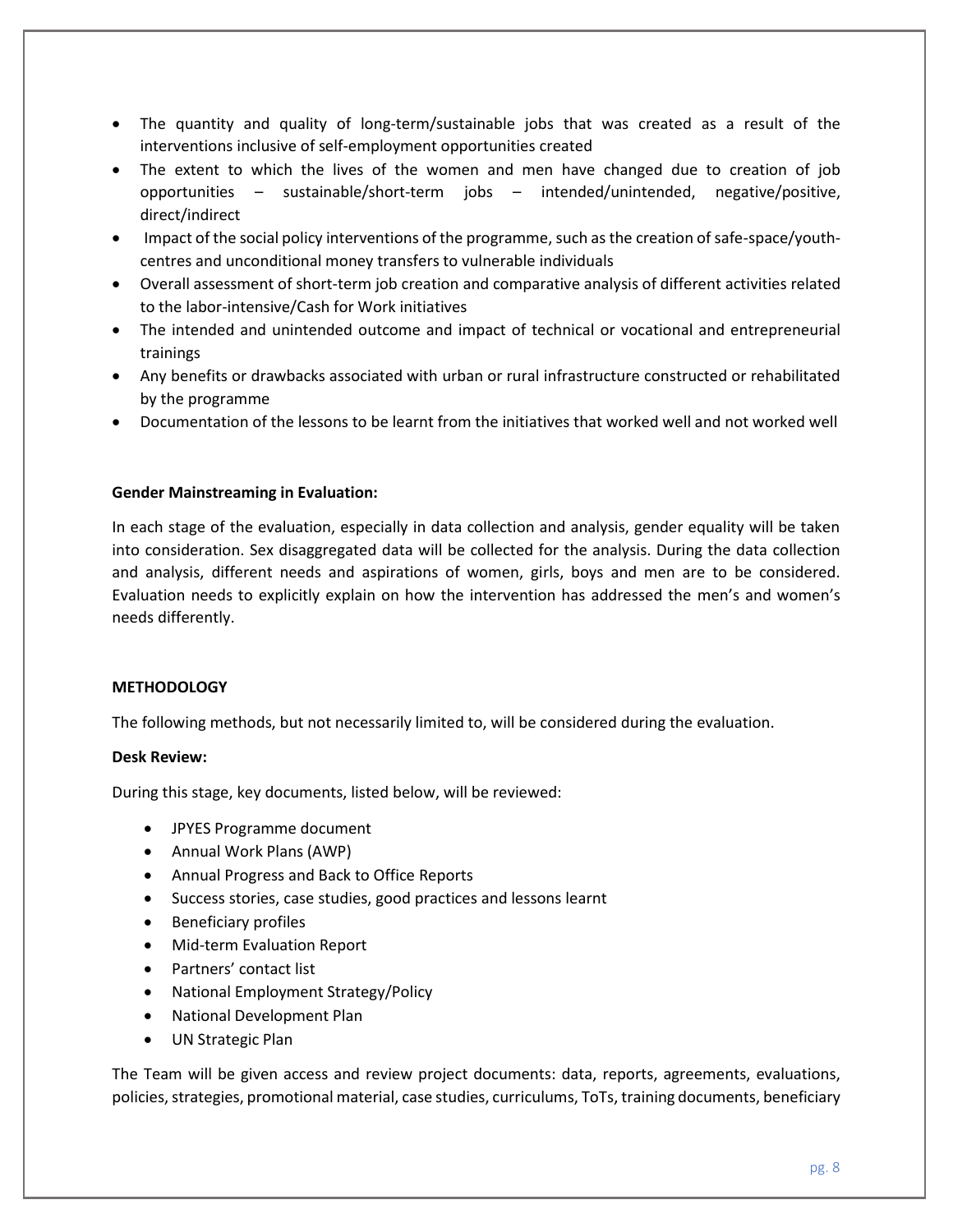information in each location, Institutional capacity building, engagement procedures, beneficiary selection guidelines and any other relevant documents.

This desk review should build a good understanding of the available information on JPYES in the wider context of employment programmes and economic development in general before conducting an indepth study of this intervention. This review will aid in describing the long-term trends of programme implementation and outputs since its inception, giving specific attention to geographical coverage, target audience and the true depth of support that was extended to beneficiaries in their journey to sustainable employment.

# **Case Studies:**

The terminal evaluation team will sample and assess at least 5% of individual cases (random sampling) who completed their intervention for each activity/project implemented by JPYES. The team will also review some of the institutions and communities that took part in this process, giving due regard to the disparity between Ministries, Regional Administrations, civil society and NGOs. The case studies will include as a minimal; geographical coverage, thematic (e.g. training, C4W, BDS, VC etc.) and target group. The aim of the case studies is to scrutinize the impact of the interventions on specific target audiences or subset of the beneficiaries of JPYES such as women, IDPs, ethnic groups, etc. The team may select few government staff at FGS and FMS level who are direct beneficiaries of capacity building efforts and measure their improvements and aptitude to be effective practitioners. The case studies will also provide a platform to assess the programme impact through inspection of programme inputs, processes, activities and outputs and the way they interact with each other.

# **Field Visits:**

The evaluation team will holistically analyze JPYES activities in all target regions across Somalia (including Somaliland) and will carry out selected field visits in programme target locations. The team will collect data, interview beneficiaries, conduct focus groups, asses host community perception and survey target population. The idea is to tease out any lasting impact that the programme may have had on people and build a good picture of target beneficiaries, geographical coverage disparities and barriers to implementation. The evaluators ought to be able to identify a 'reference group' to engage in deeper analysis to compare and contrast with the 'target group' and highlight the implications of services and benefits they received.

# **Surveys and Questionnaires:**

The evaluation team will formulate a targeted survey questionnaire to gather data from relevant stakeholders using an effective platform such as paper-based for beneficiaries and email interchange or web-based survey with Implementing Partners. Survey analysis ought to be used to supplement other forms of data collection such as interviews and focus group discussions.

# **Interviews:**

The evaluation team will interview a good sample of stakeholders namely: members of the PUNOs, PSC, Technical Working Group, donors, Regional Technical Focal Group, participants from government agencies, programme administrator, coordination body, national and international staff attached to the programme, beneficiaries, community committees and institutions that received infrastructure and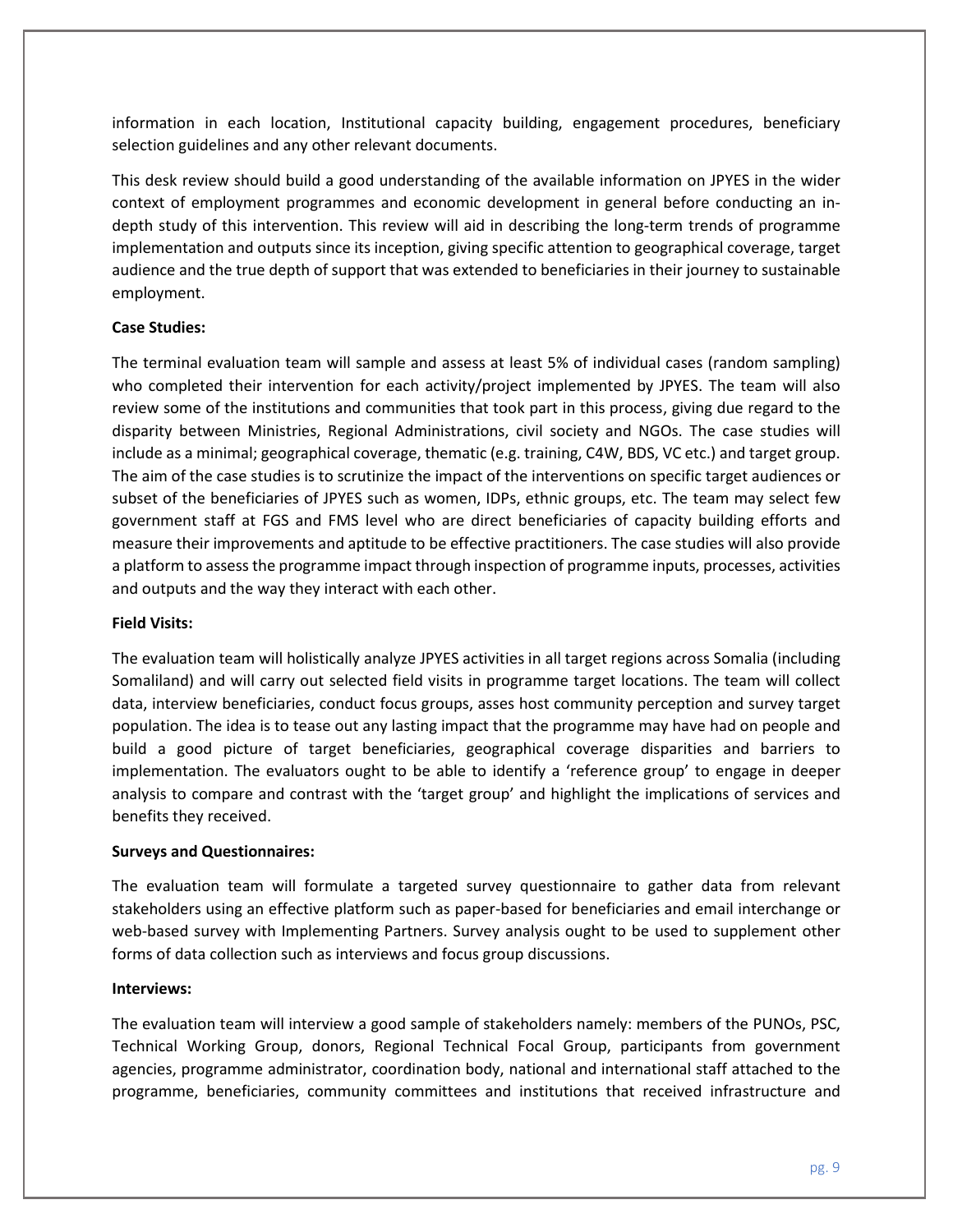others as relevant. The purpose is to understand the impact of JPYES from the perspective of those involved and how they may have been affected by the interventions. The study will aim to identify effective use of resources in line with aid effectiveness principles and value for money. It is expected that the Impact evaluation report will include an adequate Cost-Benefit analysis from beneficiary's perspective.

# **QUESTIONS AND TASKS**

The terminal evaluation will mainly aim at quantifying the number of beneficiaries in each location and identify any changes experienced by beneficiaries as a result of JPYES intervention. The evaluation Team will establish the causal connections between the changes experienced by beneficiaries and the programme inputs and effectively measure the magnitude of that change. The assessment will particularly focus on a broad range of performance indicators in accordance with the guidance from the United Nations Evaluation Group (UNEG) with an emphasis on **impact, performance, sustainability and coverage.** It is envisaged that assessment will incorporate a financial appraisal of JPYES projects in order to measure value for money, and specifically any welfare/support that trickled down to the target groups.

The terminal evaluation should address the following questions:

# **Strategic:**

- Did the project pro-actively take advantage of new opportunities and adapt its theory of change to respond to changes in the development context, including changing national priorities? (select the options from 1-3 which best reflects this project)?
- Was the project aligned with the thematic focus of the Strategic Plan? (select the option from 1- 3 that best reflects the project)?
- Evidence generated through the project was explicitly used to confirm or adjust the programme's theory of change during implementation.

# **Relevant:**

- To what extent was the project in line with the national development priorities, the UN Strategic Plan and the SDGs?
- To what extent were perspectives of those who could affect the outcomes, and those who could contribute information or other resources to the attainment of stated results, taken into account during the project design processes?
- To what extent does the project contribute to gender equality, the empowerment of women and the human rights-based approach?
- To what extent has the project been appropriately responsive to political, legal, economic, institutional, etc., changes in the country?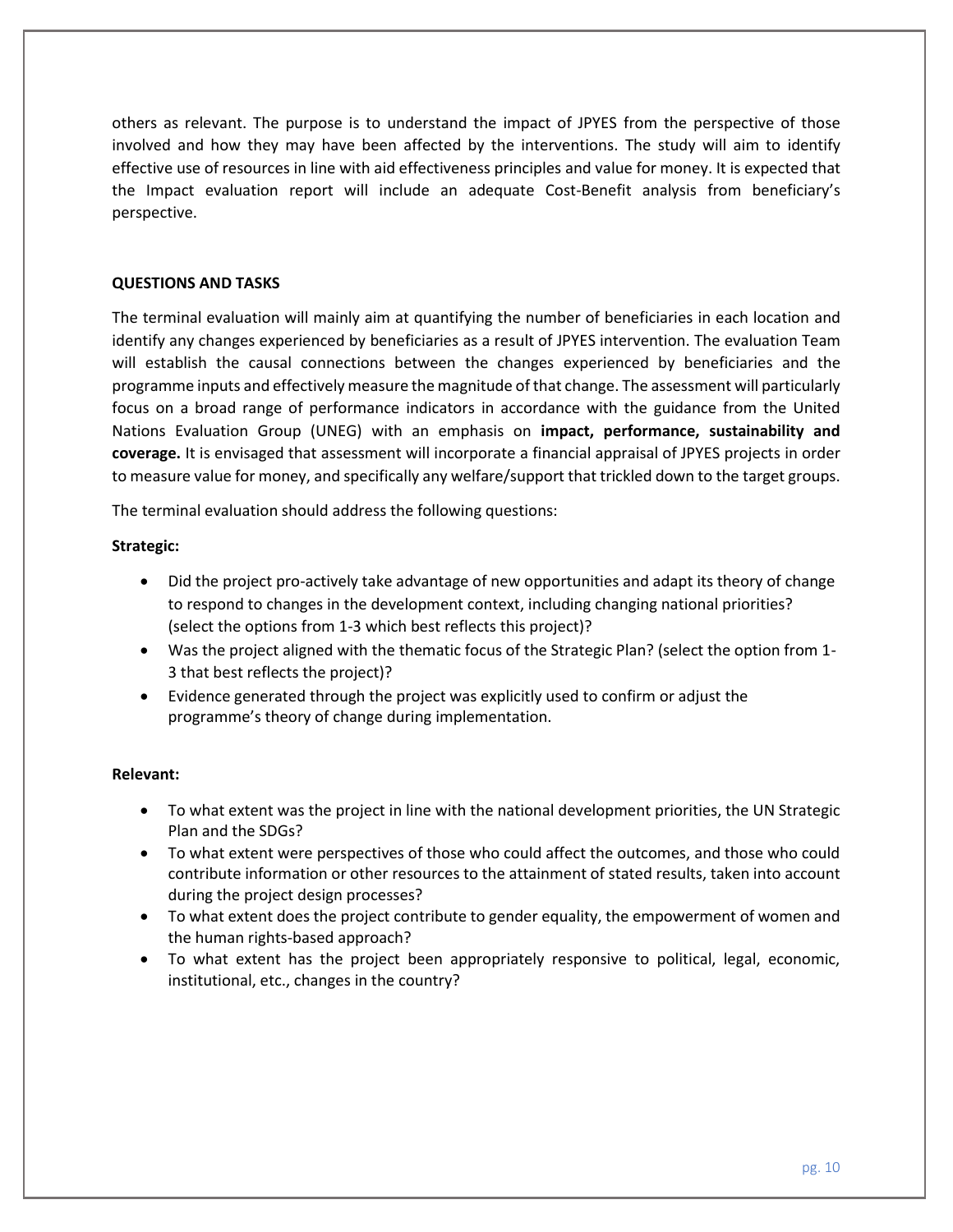# **Effective:**

- To what extent did the project contribute to the country programme outputs and outcomes, UN Strategic Framework, the SDGs, and the national development priorities?
- To what extent were the project outputs and outcomes achieved?
- What factors have contributed to achieving or not achieving intended project outputs and outcomes?
- To what extent has the UN partnership strategy been appropriate and effective?
- What factors contributed to effectiveness or ineffectiveness?
- In which areas does the project have the greatest achievements? Why and what have been the supporting factors? How can the project build on or expand these achievements?
- In which areas does the project have the fewest achievements? What have been the constraining factors and why? How can or could they be overcome?
- What, if any, alternative strategies would have been more effective in achieving the project's objectives?
- Are the projects objectives and outputs clear, practical and feasible within its frame?
- To what extent have stakeholders been involved in project implementation?
- To what extent are project management and implementation participatory and is this participation contributing towards achievement of the project objectives?
- To what extent has the project been appropriately responsive to the needs of the national constituents and changing partner priorities?
- To what extent has the project contributed to gender equality, the empowerment of women and the realization of human rights?
- Were the intended targeted groups systematically identified and engaged, prioritizing the marginalized and excluded, to ensure results were achieved as expected?

# **Efficient:**

- To what extent was the project management structure as outlined in the project document efficient in generating the expected results?
- To what extent have the project implementation strategy and execution been efficient and costeffective?
- To what extent has there been an economical use of financial and human resources? Have resources (funds, human resources, time, expertise, etc.) been allocated strategically to achieve outcomes?

# **Sustainability and National Ownership:**

- Are there any financial risks that may jeopardize the sustainability of project outputs?
- To what extent will financial and economic resources be available to sustain the benefits achieved by the project?
- Are the stakeholders and partners fully engaged in the decision-making, implementation and monitoring of the project?
- Identify and appraise any products that has been handed over to government institutions or community representatives?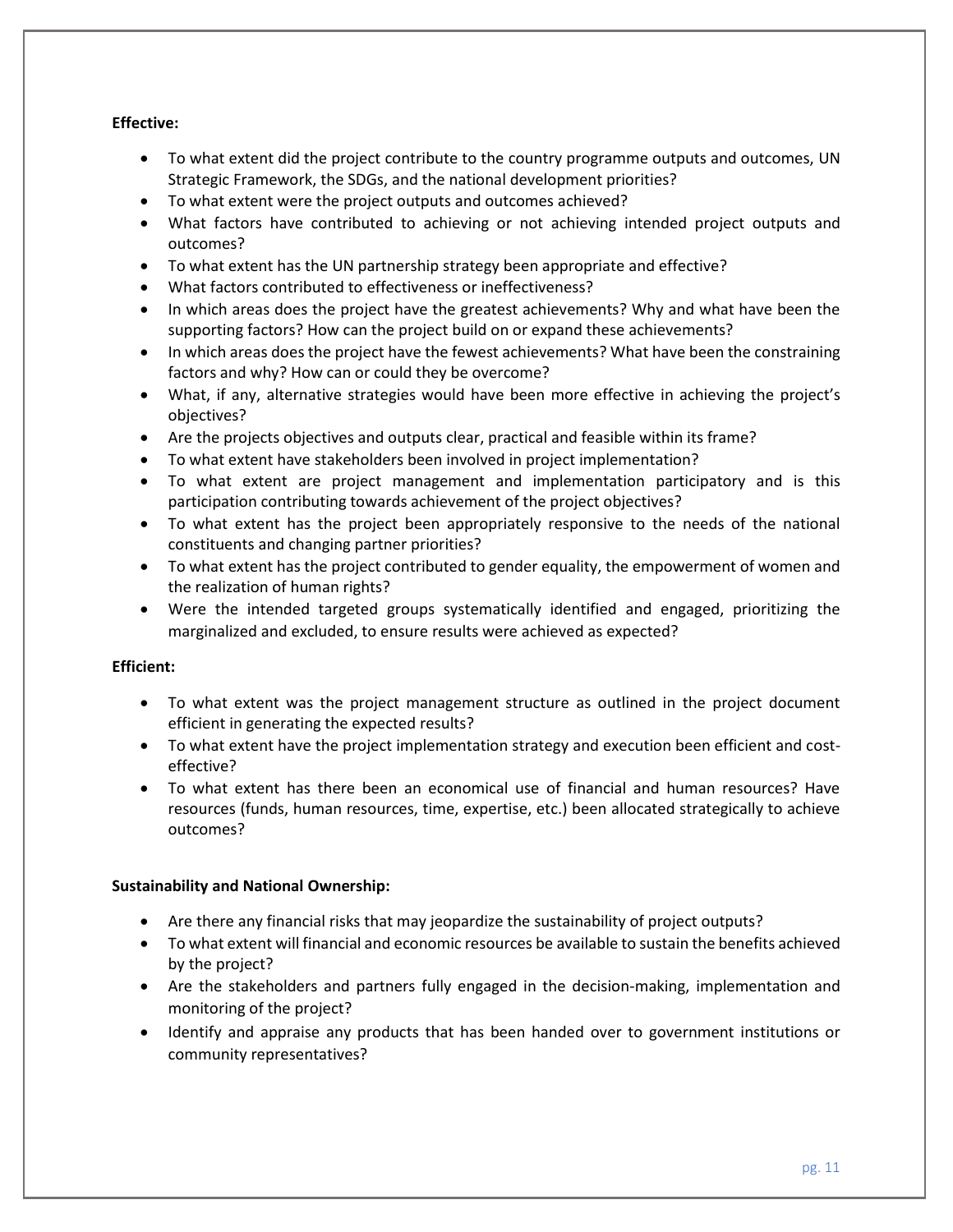- Are there any social, political or security risks that may jeopardize sustainability of project outputs and the project's contributions to country programme outputs and outcomes?
- Do the legal frameworks, policies and governance structures and processes within which the project operates pose risks that may jeopardize sustainability of project benefits?
- To what extent did UN actions pose an environmental threat to the sustainability of project outputs?
- What is the risk that the level of stakeholders' ownership will be sufficient to allow for the project benefits to be sustained?
- To what extent do mechanisms, procedures and policies exist to allow primary stakeholders to carry forward the results attained on gender equality, empowerment of women, human rights and human development?
- To what extent do stakeholders support the project's long-term objectives?
- To what extent are lessons learned being documented by the project team on a continual basis and shared with appropriate parties who could learn from the project?
- To what extent do UN interventions have well-designed and well-planned exit strategies?
- What could be done to strengthen exit strategies and sustainability?

# **Other Suggested Questions:**

- 1. What is the total number and profile of JPYES beneficiariesin Somalia (including Somaliland)? All JPYES beneficiary data should be collected, collated, categorized, analysed and presented as a separate entity? Attention ought to be given to the geographical location of activities and both 'people' and 'institutions' that benefited from JPYES.
- 2. What was the logic of selection of JPYES activity locations? Were there consultations with the relevant stakeholders?
- 3. How well does the JPYES modality manage beneficiary data?
- 4. To what extent have JPYES interventions achieved their objectives (or will do so in the future)?
- 5. Is there a strategic and coherent master plan for the interventions by the PUNO, Implementing Agencies and the Government?
- 6. Are there any concrete plans by Implementing Agencies for beneficiary selection? Did the benefits reach the target groups as intended? Are there any secondary and/or unintended population that benefited from JPYES? Are there general unintended or indirect benefits?
- 7. Are the monitoring indicators (if any) relevant and do they meet the quality needed to measure the outputs and outcomes of the joint programme?
- 8. Were benefits distributed fairly between gender, age groups, ethnic groups, locations and between social and cultural lines? Is there any strategy to drafting/engaging beneficiaries or ensuring 'Equality & Diversity' standards are adhered to?
- 9. What measures are in place to ensure that beneficiaries are safeguarded from any undue pressure, humiliation, abuse or quid pro quo from service providers or stakeholders in a position of authority?
- 10. Does the Joint Programme consider the particularities and specific interests of women, minorities and ethnic groups in the areas of intervention?
- 11. What measurements are in place or 'actions taken' to ensure that marginalized communities (women, rural communities, orphans etc.) are positively encouraged to 'engage with' and 'benefit from' JPYES activities?
- 12. What are the direct and indirect, positive and negative, intended and unintended impacts of JPYES intervention on people and institutions? What would be the impact without JPYES intervention?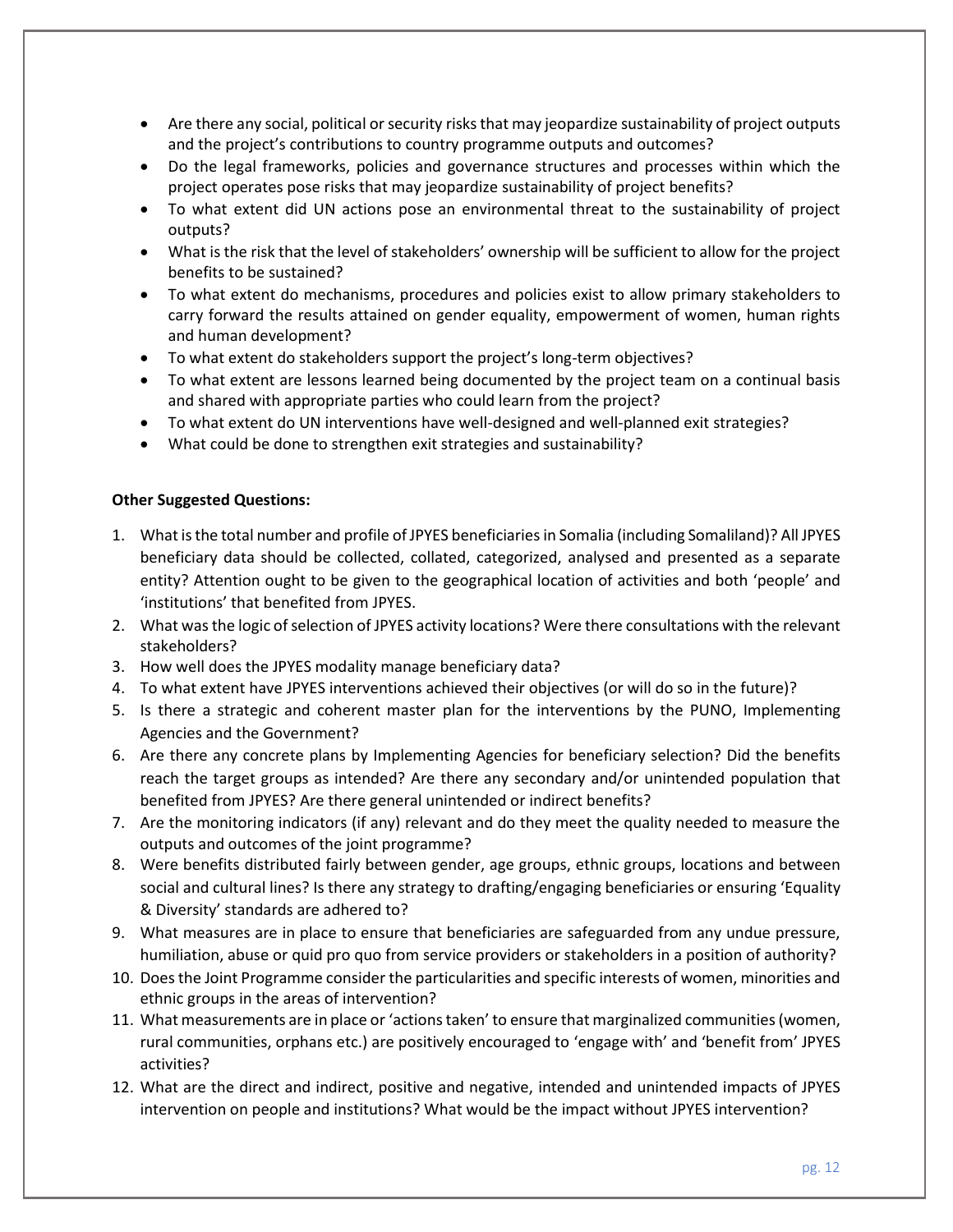- 13. To what extent can the changes observed be attributed solely to JPYES interventions rather than external factors?
- 14. Are there any success stories, good practice and transferrable examples of effective interventions?
- 15. How has the interventions affected the overall situation of the target beneficiaries, stakeholders and institutions?
- 16. Evidence number of curriculums developed by JPYES. Review curriculums and assess their design, usage (during and after intervention), fitness for purpose and value for money. How were the curriculums developed and what measures are in place to identify duplication and synergise with curriculums developed by other programmes?
- 17. What measures have been taken during planning, contracting and implementation to ensure that JPYES resources are efficiently used?
- 18. Are there efficient mechanisms for coordination that ensures project deliverables are achieved and that beneficiaries are receiving adequate services?
- 19. In what ways has the JPYES contributed to the agenda of upskilling, employment and business startups? Are there any linkages to ensure that beneficiaries receive an integrated and seamless service?
- 20. Are the interventions consistent with the needs and aspirations of the target groups? What measures are in place to consult with beneficiaries, civil society or other stakeholders and collate a 'Needs Assessment' that informs activities?
- 21. What is the engagement of public agencies with the capacity building strand of JPYES?
- 22. In which way are JPYES projects consistent with the 'capacity building needs' and priorities of the government? Specific focus needs to be given to Ministries and Administrations that have benefited or contributed to JPYES interventions?
- 23. Is there any discernable change in the institutional, Organisational and individual capacity to acquire programme management tools, coordination, oversight and M&E?
- 24. What are the key developmental changes by the Ministries as a result of JPYES intervention?
- 25. To what extent have the interventions contributed to capacity development and system strengthening of government and community-based institutions?
- 26. Do government counterparts and local communities participate in the planning and implementation of JPYES activities? If so how, and to what extent do they take the lead on decision making?
- 27. How do JPYES interventions ensure local ownership?
- 28. What is the agency presence in project locations and their capacity to resolve challenges on the ground and ensure that activities are delivered efficiently and effectively?
- 29. What could have been done to make the interventions more effective?
- 30. In what way has the programme come up with innovative measures for problem-solving?
- 31. What is the general perception of beneficiaries and other stakeholders affected by JPYES activities?
- 32. What mechanisms are in place to support beneficiaries after the interventions have ended? Are any activities providing aftercare services and how?
- 33. Are there any activities that have been integrated into local systems as an exit strategy? What mechanisms are in place to sustain activities?
- 34. Will the benefits realized through JPYES interventions be maintained (and to what extent) after the termination of external support?
- 35. Does the pace of implementing programme outputs ensure that beneficiaries are not penalised or fast tracked before attaining concrete results to transition into sustainable self/employment?
- 36. Do agencies collaborate and share beneficiary information in order to align similar activities, leverage their comparative advantage or eliminate duplications?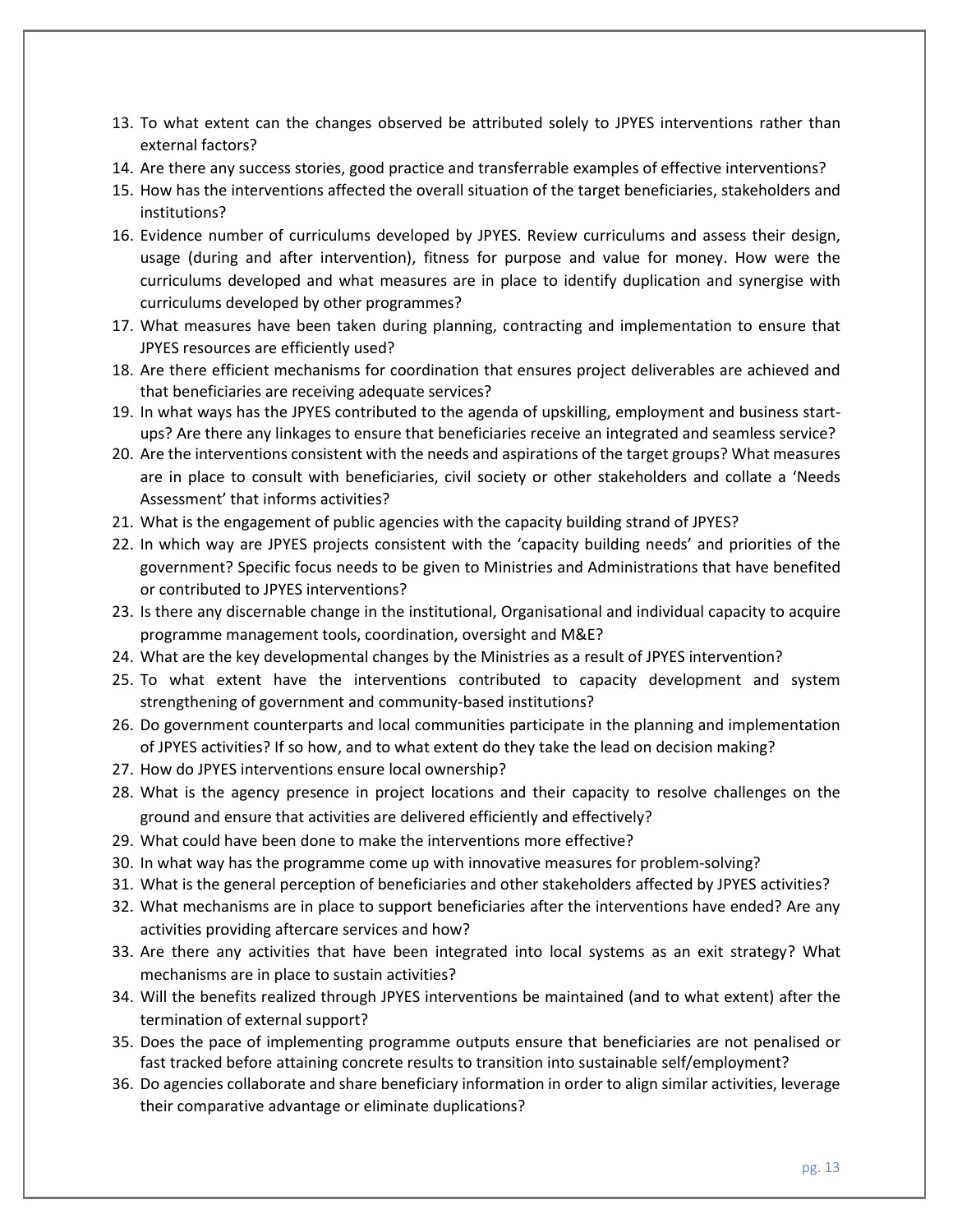- 37. How could an all-together different type of programme interventions have solved the same problems with less resourcing and management structures?
- 38. Are JPYES interventions producing the most appropriate impact, given the context and resources available? To what extent can this be justified by results?
- 39. Are there any other cost-effective ways of achieving JPYES results, outputs and outcomes?
- 40. Have networks been created or government institutions strengthened to adequately carry out the roles that the JPYES programme team are performing?
- 41. In what ways can governance of the joint programme be improved so as to increase the chances of achieving sustainability in the future?

# **APPROACH**

The methodology and technique for delivering the Evaluation should be sufficiently articulated in the tender documents or E.o.I (Expression of Interest). It will be assessed against this ToR's scope of required inquisition, its ability to comprehensively address terminal evaluation of JPYES and provide conclusions and recommendations. Tenderers should propose the precise combination of methods to be mobilized in carrying out the terminal evaluation of JPYES.

# **DELIVERABLES**

| <b>DELIVERABLE</b>                | <b>DESCRIPTION</b>                                                                                                                                                                                                                                                                                                                                                                                                                                                                                                                                                                                                                                                                 | <b>TIMEFRAME</b>                                                             |
|-----------------------------------|------------------------------------------------------------------------------------------------------------------------------------------------------------------------------------------------------------------------------------------------------------------------------------------------------------------------------------------------------------------------------------------------------------------------------------------------------------------------------------------------------------------------------------------------------------------------------------------------------------------------------------------------------------------------------------|------------------------------------------------------------------------------|
| <b>INCEPTION</b><br><b>REPORT</b> | Must contain:<br>Logic of terminal evaluation proceedings based on desk<br>review<br>Findings from the desk review<br>$\bullet$<br>Plan, methods, sources, procedures and templates for data<br>$\bullet$<br>collection, interrogation, analysis, sampling of key indicators.<br>This should be comprehensive enough to address all<br>questions stipulated in the ToR<br>Template for data analysis and data presentation<br>$\bullet$<br>Proposed timeline of activities, schedule of tasks and<br>submission of deliverables<br>The report will be shared with relevant stakeholders for<br>feedback and approval<br>Roles and responsibilities of assessment team<br>$\bullet$ | Within<br>two<br>weeks from the<br><sub>of</sub><br>the<br>start<br>contract |
| <b>DRAFT</b><br><b>REPORT</b>     | The evaluation team will hold a workshop with relevant JPYES<br>$\bullet$<br>staff (or reference group) to showcase and defend<br>preliminary findings and conclusions<br>This report should structurally mimic the final report, address<br>$\bullet$<br>most of assessment questions and work towards presenting<br>a meaningful findings, conclusions and recommendations<br>The draft report will separately present the tools used and<br>$\bullet$<br>findings (figures and graphs) of beneficiary data<br>Draft report will be shared with relevant stakeholders for<br>$\bullet$<br>feedback and approval                                                                  | At the end of 10<br>weeks<br>of<br>assignment                                |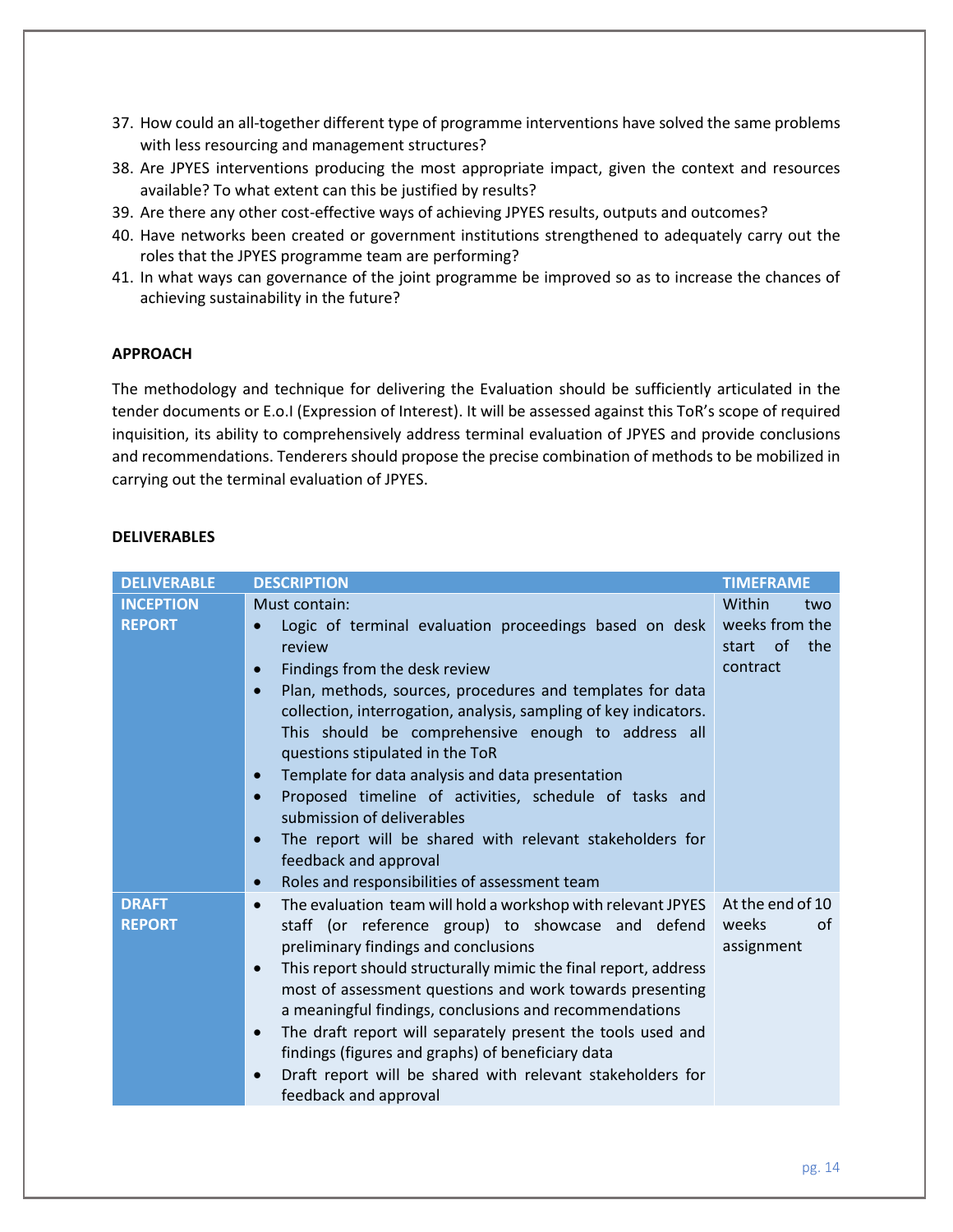| <b>FINAL</b><br><b>REPORT</b>                               | Final report will:<br>Address the feedback comments of the draft report<br>$\bullet$<br>Systematically assess the programme's impact on beneficiary<br>$\bullet$<br>individuals and institutions<br>Provide factual evidence of direct and indirect results of<br>$\bullet$<br>interventions<br>Synthesise information received for purposes of conclusion<br>$\bullet$<br>and recommendation<br>Need to focus on honest representation of observations from<br>$\bullet$<br>desk review, case studies, interviews and field research<br>The final report will consist of the following sections as a minimal:<br>1. Table of contents<br>Executive summary<br>2.<br>Intervention description<br>3.<br>Purpose<br>4.<br>Methodology<br>5.<br>Findings<br>6.<br>Data analysis<br>7.<br>8. Lessons learnt<br>9. Conclusion and<br>10. Recommendations | Within one to<br>two weeks of<br>receiving<br>feedback<br>and<br>approval<br>of<br>draft report |
|-------------------------------------------------------------|-----------------------------------------------------------------------------------------------------------------------------------------------------------------------------------------------------------------------------------------------------------------------------------------------------------------------------------------------------------------------------------------------------------------------------------------------------------------------------------------------------------------------------------------------------------------------------------------------------------------------------------------------------------------------------------------------------------------------------------------------------------------------------------------------------------------------------------------------------|-------------------------------------------------------------------------------------------------|
| <b>Evaluation Brief</b><br>and Knowledge<br><b>Products</b> | The consultant team are required to develop and submit high<br>quality evaluation brief and at least 3 knowledge products that<br>could be used for communication/promotional purposes.<br>Therefore, lessons and knowledge from the evaluation can be<br>'packaged' in the form of a knowledge product to meet the<br>needs of a wider audience.                                                                                                                                                                                                                                                                                                                                                                                                                                                                                                   | In the last week<br>$\alpha$ f<br>the<br>evaluation<br>period.                                  |

# **TIMELINE**

| <b>ACTIVITY</b>                       | <b>DESCRIPTION</b>                                                                                                                                                                                                                                                                                                                                                         | <b>LOCATION</b>                        | <b>TIMELINE</b> |
|---------------------------------------|----------------------------------------------------------------------------------------------------------------------------------------------------------------------------------------------------------------------------------------------------------------------------------------------------------------------------------------------------------------------------|----------------------------------------|-----------------|
| <b>BRIEF</b>                          | Terminal Evaluation Focal Point (UNDP) will brief<br>evaluator and share Terminal Evaluation folder. The<br>evaluation Team should prepare all their questions and<br>requests at this point. There will be a documented<br>agreement of a list of activities to be covered.<br>Signing of the JPYES Terminal Evaluation contract with<br>chief evaluator.<br>Desk review. | $\blacksquare$<br>Nairobi<br>Mogadishu | Week 1          |
| <b>STAKEHOLDER</b><br><b>MEETINGS</b> | Meeting with key stakeholders (Government, PUNO<br>and Donors).<br>Planning of milestones, field missions and work<br>programmes for national/local team.                                                                                                                                                                                                                  | Mogadishu                              | Week 2          |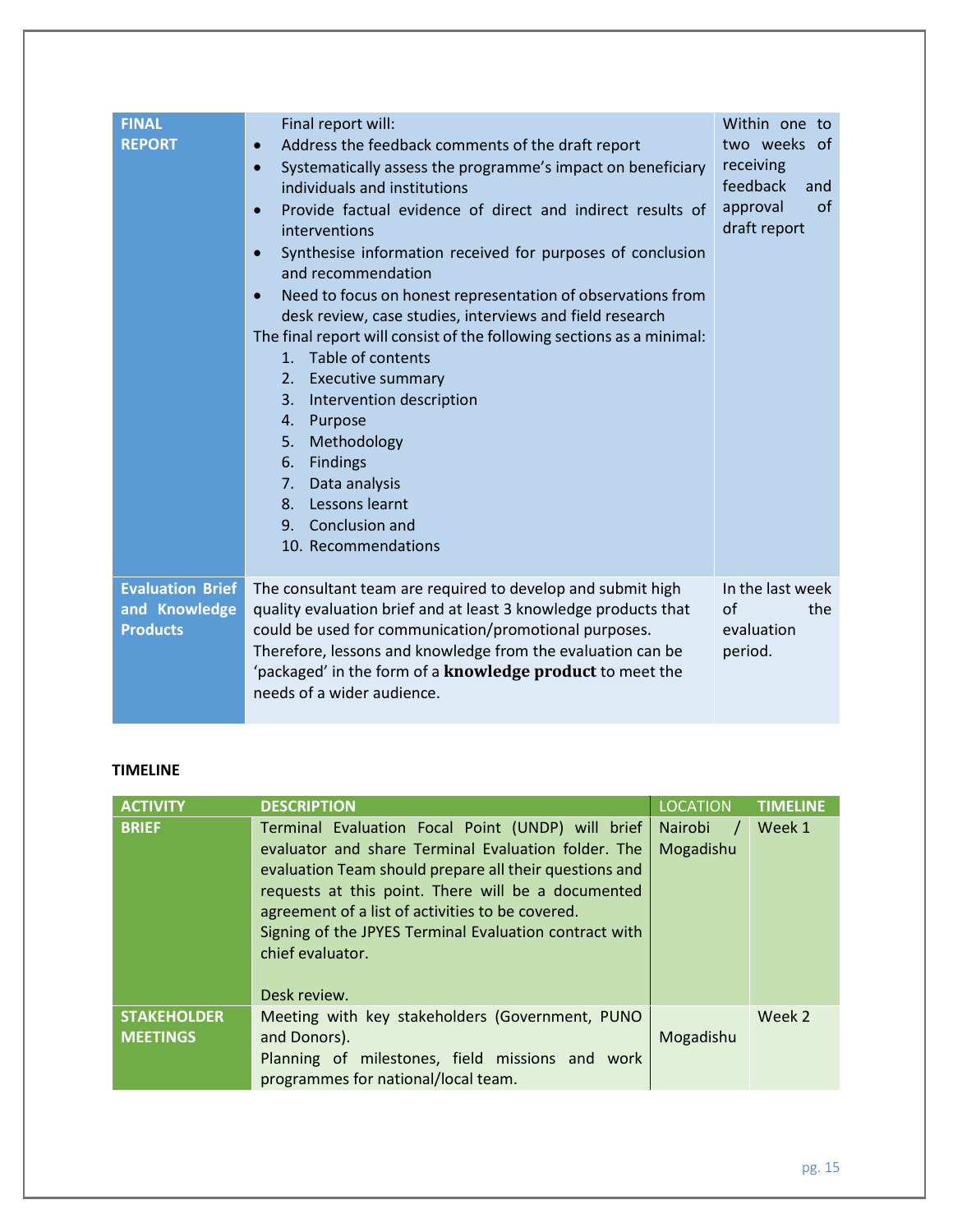| <b>INCEPTION</b><br><b>REPORT</b> | Inception report based on desk review, initial meetings<br>and plans to implement the terminal evaluation                                                                                                                                                                                                        | Mogadishu                                                                                           | Week 3           |
|-----------------------------------|------------------------------------------------------------------------------------------------------------------------------------------------------------------------------------------------------------------------------------------------------------------------------------------------------------------|-----------------------------------------------------------------------------------------------------|------------------|
| <b>FIELD VISITS</b>               | Draw a comprehensive field visit plan<br>$\bullet$<br>Fair coverage of all interventions, locations,<br>$\bullet$<br>sectors, agencies and different types of beneficiary<br>groups<br>Beneficiary interviews (telephone/face-to-face)<br>$\bullet$<br>Case study and survey analysis<br>Focus group discussions | <b>Various</b><br>project<br>sites:<br>Kismayo,<br>Baidoa,<br>Mogadishu,<br>Berbera,<br>Bosaso etc. | <b>Week 3-5</b>  |
| <b>DRAFT REPORT</b>               | Analysis of findings<br>$\bullet$<br>Submission of draft report<br>$\bullet$<br>Presentation of findings<br>$\bullet$<br>Approval of draft report<br>$\bullet$                                                                                                                                                   | Mogadishu                                                                                           | <b>Week 6-7</b>  |
| <b>FINAL REPORT</b>               | Incorporate feedback<br>$\bullet$<br>Submission of final report<br>$\bullet$                                                                                                                                                                                                                                     | Mogadishu<br>/ Home                                                                                 | Week<br>-8<br>10 |
|                                   |                                                                                                                                                                                                                                                                                                                  |                                                                                                     |                  |

# **EVALUATOR REQUIRED COMPETENCIES**

The evaluation Team should be led by an international Team Leader with high standard technical and overall management/leadership skills, knowledge and experience to successfully complete this task. S/He should be supported by 2 national experienced-evaluators who can ultimately engage the beneficiaries and must command in-depth understanding of the Somalian culture and language. All members of the assessment team should be independent from any organization that has been involved in the design, execution or advising any aspects of the JPYES. The evaluation team should include:

- One team leader (experienced in evaluating similar caliber of programming)
- Two national consultants (socio-economic background), with data collection and analysis experience

# **INTERNATIONAL CONSULTANT/TEAM LEADER**

# **Qualifications**

• Post graduate degree in economics, Project Management, International development, Social Sciences, or any other relevant fields

# **Experience:**

- At least 10 years of professional experience in areas such as: Programme Evaluation and Quality Assurance. A strong record in designing and leading assessments/evaluations
- Knowledge of programmes that work in the field of value chain development, labour market analysis, enterprise support and Tvet provision
- Experience of evaluating or assessing employment programmes or other relevant programmes within the remit of Economic Development/Growth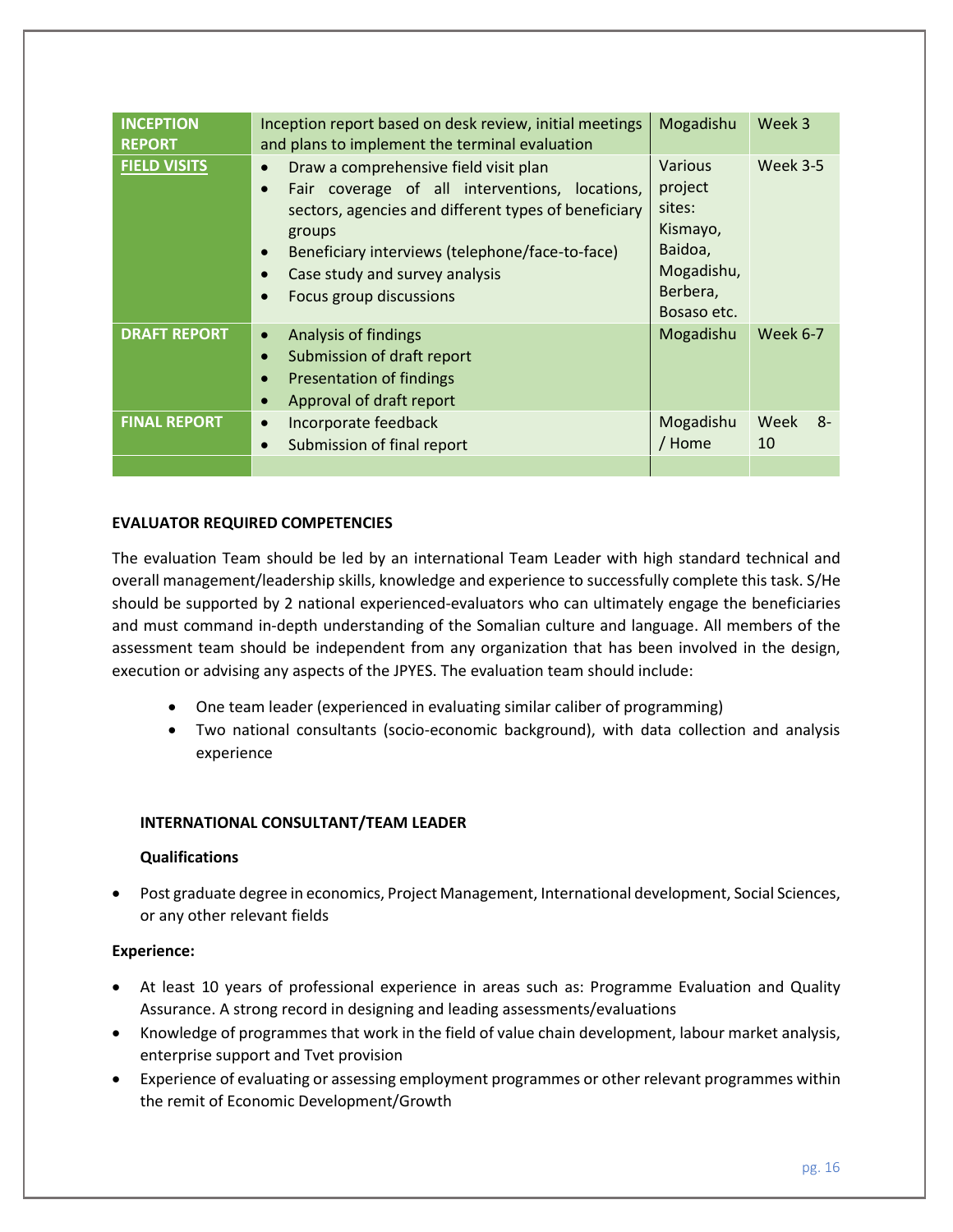- Prior evaluation experience of programmes of similar magnitude
- Technical competence in undertaking complex assessments which involve use of mixed methods
- Extensive conceptual and methodological skills and experience in applying qualitative and quantitative research evaluation methods
- Experience in gender analysis and mainstreaming in evaluation or research activities
- Excellent communication skills for building rapport with stakeholders, facilitating participation and effective presentation of results
- Prior experience in fragile countries or conflict zones
- Excellent analytical skills, IT literate, especially in Microsoft Package
- Prior experience in Somalia and knowledge of the local language are asset
- Experience in Organizational management, setting up systems and structures, leading operations, capacity development, managing M&E and reporting
- knowledge of UN programmes in Somalia and experience of UNEG (UN Evaluation Group) norms and standards are advantage

# **Languages:**

• Proficiency, both written and spoken, in English

Knowledge in Somali or Arabic is an advantage

# **NATIONAL CONSULTANTS/Data collection and analysis (2):**

# **Qualification:**

Masters' degree in economics, social studies, statistics, and other social studies

# **Experience:**

- At least 5 years of working experience in socio-economic and other relevant projects
- Proven skill-set and experience in data collection, data processing, field interviews, data presentation and facilitating focus groups
- Experience of working on evaluations, auditing, impact assessment, quality control etc.
- Knowledge and experience of UN programmes is an asset
- Familiarity in Somali political and socio-economic contexts

# **Language:**

• Proficiency, both written and spoken, in English and Somali

# **MANAGEMENT ARRANGEMENT**

The overall coordination of the evaluation, including monitoring of progress and administration, will be undertaken by a Government-UN Evaluation Taskforce. The Evaluation Taskforce (ET) will in turn appoint a Focal Point to deal directly with the evaluators. The main stakeholders of this assessment are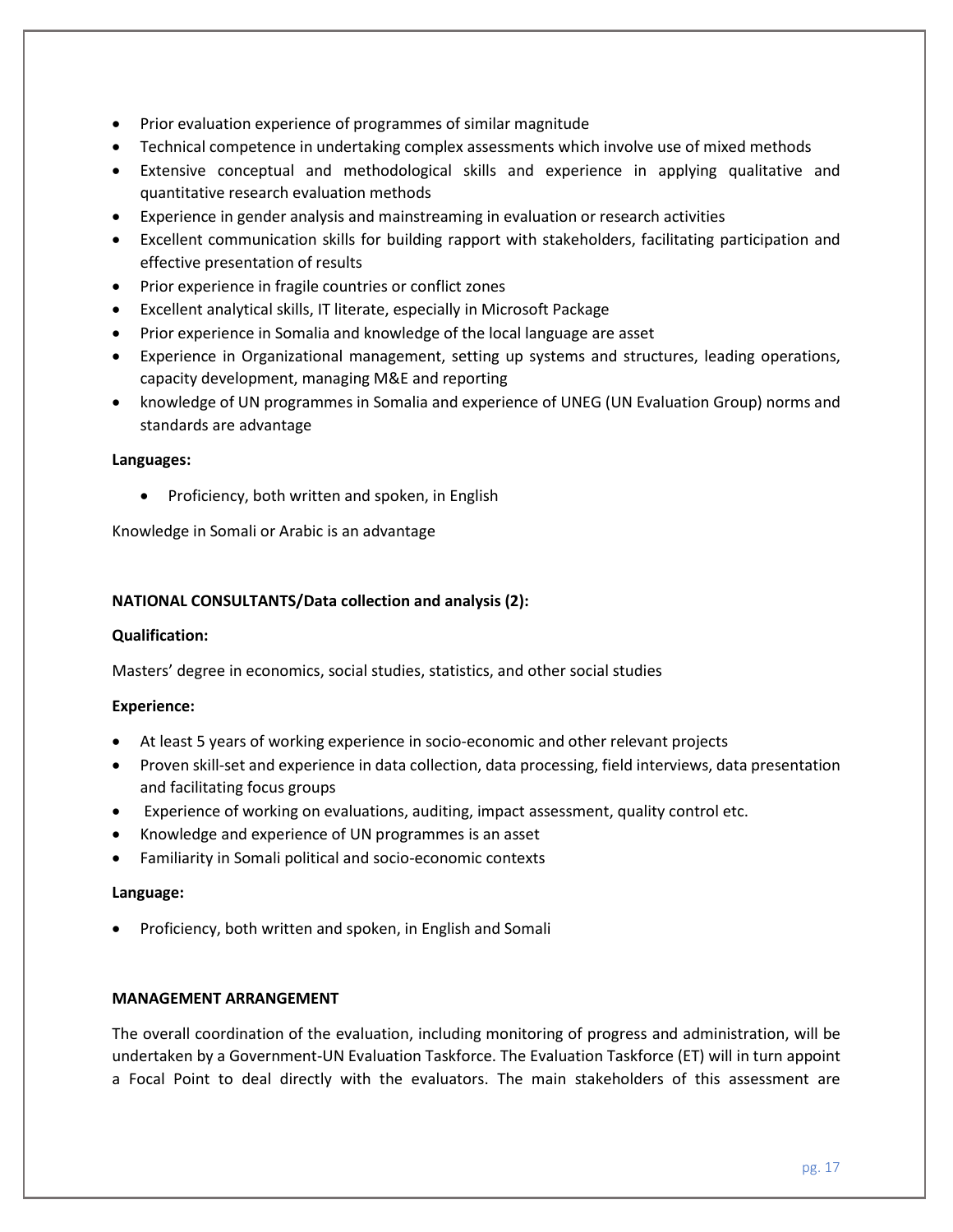UNDP/programme administrator, Participating UN Organizations, MoLSA at FGS and FMS levels, Evaluation Taskforce, Donors, Beneficiaries and the RC Office. The ET is responsible for:

- Drafting the ToR for the Assessment
- Leading on the recruitment of the assessment team
- Providing programme documents (beneficiary data, reports, policy, evaluation, site visits, minutes etc.) to the Assessment Team
- Participating in the design and planning of the Terminal Evaluation
- Providing administrative and secretariat support
- Facilitating the participation of those involved in the programme in all levels
- Review/share with stakeholders and collate feedback on all reports produced by the Evaluation Team
- Approving or seeking approval of deliverables
- Providing an oversight role to ensure quality of the process and product
- Disseminate, utilize and establish the process for management response to the findings

UNDP Somalia shall manage the terminal evaluation in its role as Administrator of JPYES, fulfilling the mandate to conduct and finance the process from the programme resources. UNDP Somalia will be responsible for ensuring that the process is conducted as stipulated, promoting and leading the assessment design, coordinating and monitoring progress, development and the quality of the process. It shall also disseminate the findings and recommendations.

# **BUDGET & PAYMENT TRANCHES**

The consultants will be paid on deliverable-based in 3 tranches, as follows:

| # | <b>Deliverables</b>                             |         | Amount to $\frac{1}{2}$ % of payment | <b>Timeline</b> |
|---|-------------------------------------------------|---------|--------------------------------------|-----------------|
|   |                                                 | be paid |                                      |                 |
|   | Inception report and its endorsement            |         | 20%                                  | 2 weeks         |
|   | Draft Report and presentation                   |         | 30%                                  | 8 weeks         |
|   | Final Report, presentation and its endorsement. |         | 50%                                  | 2 weeks         |
|   | Evaluation Brief and Knowledge Products and     |         |                                      |                 |
|   | their endorsement                               |         |                                      |                 |

# **ETHICAL PRINCIPLES**

The Assessment will be guided by the UNEG code of conduct [\(http://www.unevaluation.org/document/detail/100\)](http://www.unevaluation.org/document/detail/100) and the following ethical considerations:

#### **EXPRESSION OF INTEREST**

Expressions of interest should be emailed to:

Deadline for submissions: 17<sup>th</sup> of May 2019

Selection of candidate: 31<sup>st</sup> of May 2019